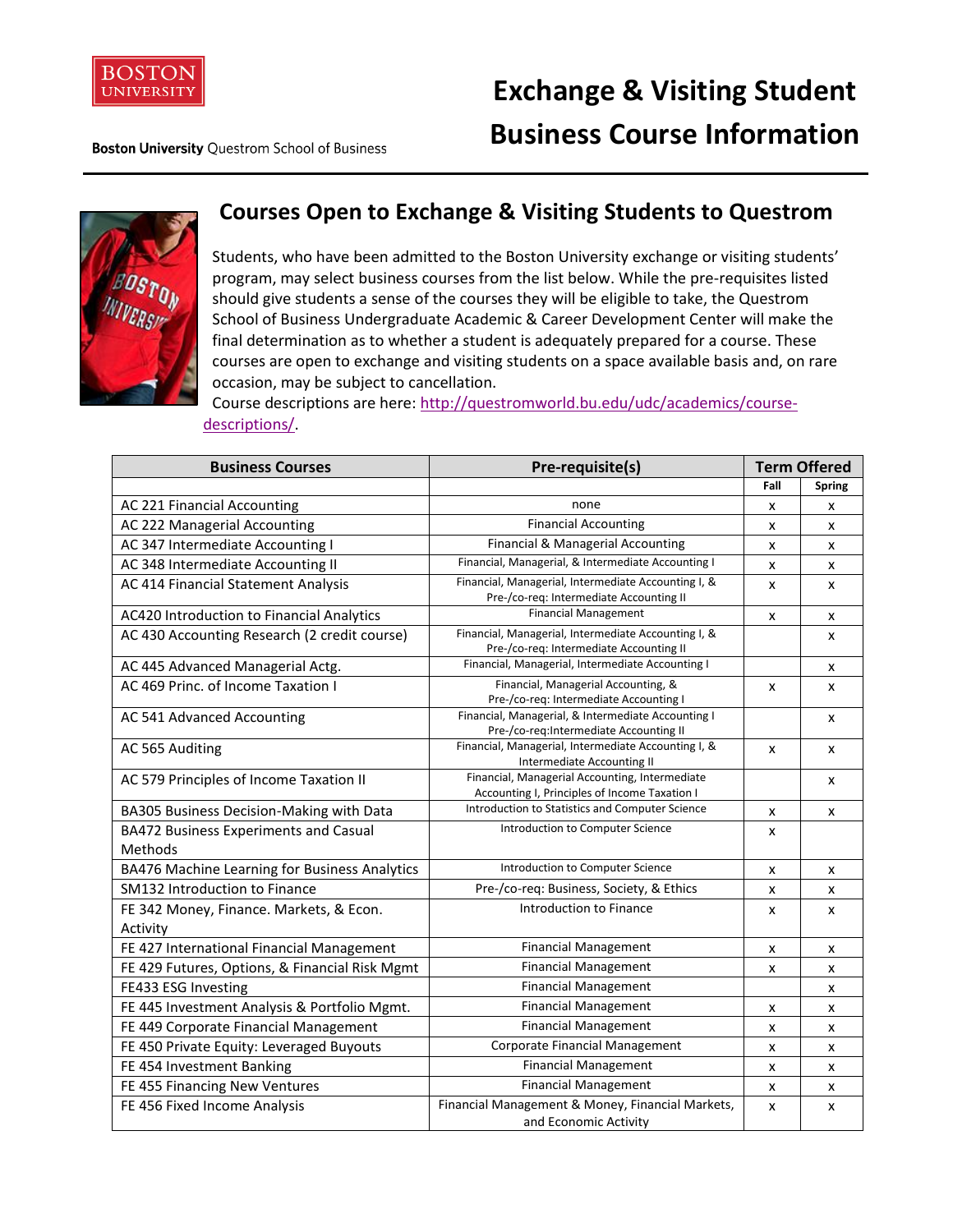

**Boston University Questrom School of Business** 

## **Exchange & Visiting Student Business Course Information**

| <b>Business Courses</b>                         | Pre-requisite(s)                                        |   | <b>Term Offered</b> |
|-------------------------------------------------|---------------------------------------------------------|---|---------------------|
| FE458 Equities and Securities Analysis          | <b>Financial Management</b>                             |   |                     |
| FE459 Computational Techniques for Finance      | Financial Management; Intro to Computer Science         |   |                     |
| FE460 Equity Analysis for Strategic Decision    | <b>Financial Management</b>                             |   | x                   |
| Making                                          |                                                         |   |                     |
| FE 469 Real Estate Finance                      | <b>Financial Management</b>                             | x | X                   |
| IM 345 International Mgmt Environment           | Micro and Macro Economics                               | x | x                   |
| IM 445 International Management Policy          | Micro, Macro Economics, & International Finance;        |   | x                   |
|                                                 | OR International Economics; OR International Mgmt       |   |                     |
| IS 223 Introduction to Information Systems      | Introduction to management                              | x | X                   |
| IS 428 Managing Data Security                   | Intro Computer Science & Intro to Info Systems          |   | x                   |
| IS 465 Managing Data Resources                  | Intro Computer Science & Intro to Info Systems          | x | X                   |
| IS 467 Networking and Data Communications       | Intro Computer Science & Intro to Info Systems          | x | x                   |
| IS 469 Designing Information Systems            | Intro Computer Science & Intro to Info Systems          | x | x                   |
| IS 472 Electronic Commerce                      | Intro to Information Systems                            | X |                     |
| IS474 Platform Strategy and Design              | Intro to Information Systems                            | x |                     |
| LA 245 Introduction to Law                      | none                                                    | x | x                   |
| LA343 Discrimination and the Law; Implications  | Introduction to Law                                     |   | x                   |
| for Business                                    |                                                         |   |                     |
| LA 346 Law and Ethics                           | Introduction to Law                                     | х | x                   |
| LA 355 Employment Law and Public Policy         | Introduction to Law                                     | x |                     |
| LA365 Securities Regulation                     | Introduction to Law and Financial Management            | x |                     |
| LA 360 Real Estate Law                          | Introduction to Law                                     | x | x                   |
| LA 450 Advanced Business Law                    | Introduction to Law                                     |   | x                   |
| MK 345 Consumer Behavior                        | Introduction to Management                              | x | x                   |
| MK442 Digital Marketing Analytics               | Introduction to Marketing; Statistics                   |   |                     |
| MK 447 Marketing Research                       | Introduction to Marketing                               | x | x                   |
| MK 463 Services Marketing and Management        | Introduction to Marketing                               |   | x                   |
| MK 465 Retailing Management                     | Introduction to Marketing                               | х | x                   |
| MK 466 Selling and Partnership Development      | Introduction to Marketing                               |   | x                   |
| MK 467 Int'l Marketing Management               | Introduction to Marketing                               | x | x                   |
| MK 469 Advertising and Promotional Strategy     | Introduction to Marketing                               | x | x                   |
| MK 487 Branding                                 | Introduction to Marketing                               | X | x                   |
| MO 221 Dynamics of Leading Organizations        | none                                                    | x | x                   |
| MO 441 Human Resource Management                | Introduction to Organizational Behavior                 | x |                     |
| MO 448 Negotiations                             | Introduction to Organizational Behavior                 | х | х                   |
| MO 356 Leadership & Mgmt of Nonprofit Orgs      | Managerial Accounting; Intro to Organizational Behavior | x |                     |
| MO 460 The Leadership Challenge                 | Introduction to Organizational Behavior                 | x | x                   |
| OM 353 Project Management                       | Introduction to Management                              | x |                     |
| OM 440 Operations Strategy                      | Introduction to Operations Management                   | x |                     |
| OM 441 Operations Analysis                      | Introduction to Operations Management                   |   | x                   |
| <b>OM451 Environmentally Sustainable Supply</b> | Intro to Statistics                                     |   | x                   |
| Chains                                          |                                                         |   |                     |
| OM 467 Global Supply Management                 | <b>Introduction to Operations Management</b>            |   | x                   |
| PL 430 U.S. Health Reform in the 21st Century   | LA245; SM299; junior standing                           |   | x                   |
| PL435 Business Strategy and Public Policy       | 2 semesters of Business Statistics, Microeconomics      |   | x                   |
| SI 422 Strategy and Policy                      | Marketing, Operations, and Finance courses              |   |                     |
| SI 344 Entrepreneurship                         | Marketing, Operations, and Finance courses              | x | x                   |